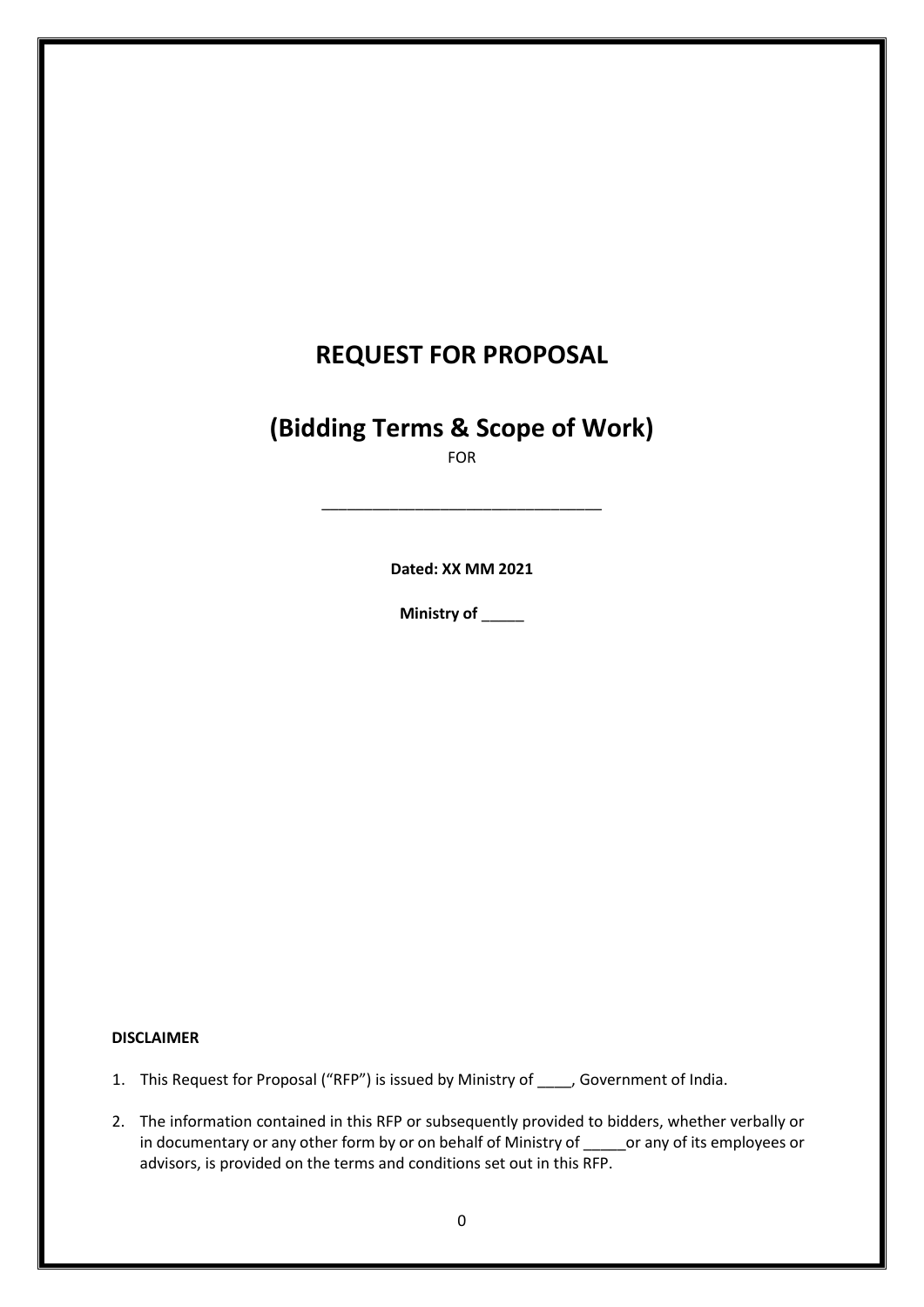- 3. This RFP is not a contract and is not an offer by Ministry of \_\_\_\_\_ to the prospective bidders or any other person. The purpose of this RFP is to provide interested parties with information that may be useful to them in the formulation of their proposals pursuant to this RFP. This RFP includes statements, which reflect various assumptions and assessments arrived at by Ministry of, in relation to the project. Such assumptions, assessments and statements do not purport to contain all the information that each bidder may require. This RFP may not be appropriate for all persons, and it is not possible for Ministry of\_\_\_\_\_, its employees, or advisers to consider the objectives, technical expertise, and particular needs of each party, who reads or uses this RFP. The assumptions, assessments, statements, and information contained in this RFP may not be complete, accurate, adequate, or correct. Each bidder should, therefore, conduct its own investigations and analysis and should check the accuracy, adequacy, correctness, reliability and completeness of the assumptions, assessments and information contained in this RFP and obtain independent advice from appropriate sources.
- 4. Information provided in this RFP to the bidders is on a wide range of matters and is not an exhaustive account of statutory requirements and should not be regarded as a complete or authoritative statement of law. Ministry of accepts no responsibility for the accuracy or otherwise for any interpretation or opinion on the laws expressed herein. Ministry of its employees and advisers make no representation or warranties and shall have no liability to any person including any bidder under any law, statute, rules or regulations or tort, principles of restitution or unjust enrichment or otherwise for any loss, claims, damages, cost or expense which may arise from or be incurred or suffered on account of anything contained in this RFP or otherwise, including the accuracy, adequacy, correctness, reliability or completeness of the RFP and any assessment, assumption, statement or information contained herein or deemed to form part of this RFP or arising in any way in this selection process. Ministry of accepts no liability of any nature, whether resulting from negligence or otherwise, however caused, arising from reliance of any bidder upon the statements contained in this RFP.
- 5. Ministry of \_\_\_\_\_\_\_\_\_ is entitled, in its absolute discretion, but without being under any obligation, to update, amend or supplement the information, assessment or assumption contained in this RFP. The issue of this RFP does not imply that Ministry of is bound to select a bidder or to appoint the selected bidder, as the case may be, for this project and Ministry of eserves the right to reject all or any of the proposals of any bidder, without assigning any reason whatsoever.
- 6. Ministry of or its authorized officers / representatives / advisors reserve the right, without prior notice, to change the procedure for the selection of the selected bidder or terminate discussions and the delivery of information at any time before the signing of any agreement for the project, without assigning reasons thereof.
- 7. The RFP does not address concerns relating to diverse investment objectives, financial situation, and particular needs of any party. The RFP is not intended to provide the basis for any investment decision and each bidder must make its / their own independent assessment in respect of various aspects of the techno-economic feasibilities of the project. No person has been authorized by Ministry of the give any information or to make any representation not contained in the RFP.
- 8. Ministry of The may terminate the bid process at any time and without assigning any reason and makes no commitments, express or implied, that this process will result in a business transaction with anyone.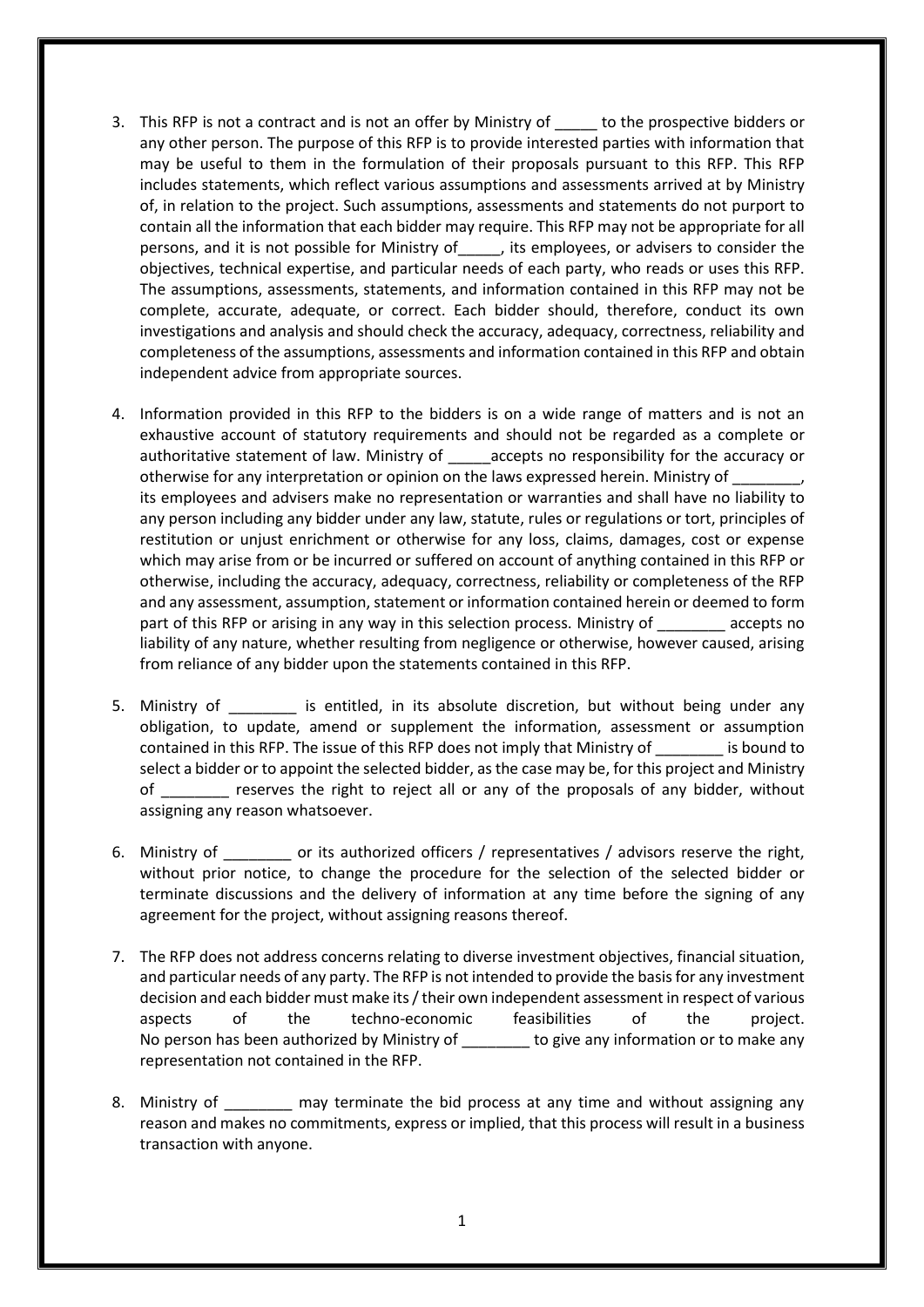## LETTER OF INVITATION

Dear Sir/Madam,

- **1.** Ministry of Culture invites proposals from empaneled vendors against RFE/21-22/MOC-1001 request for empanelment dated 01st November 2021 for "REQUEST FOR EMPANELMENT For Event Management Company"
- 2. The empaneled vendors under this Request for Proposal are requested to carefully study the Scope of Work and technical requirements attached below.
- 3. Please inform us within two (2) days of issue of RFP at the below mentioned address (email), upon receipt:
	- **3.1** that you will submit your proposal/bid by XX MM 2021 5:00 PM
- 4. The information may be submitted at the following address via email to:

Ministry of \_\_\_\_\_\_\_\_\_

\_\_\_\_\_\_\_\_\_\_\_\_\_

Yours faithfully,

\_\_\_\_\_\_\_\_\_\_\_\_\_

\_\_\_\_\_\_\_\_\_\_\_\_\_

2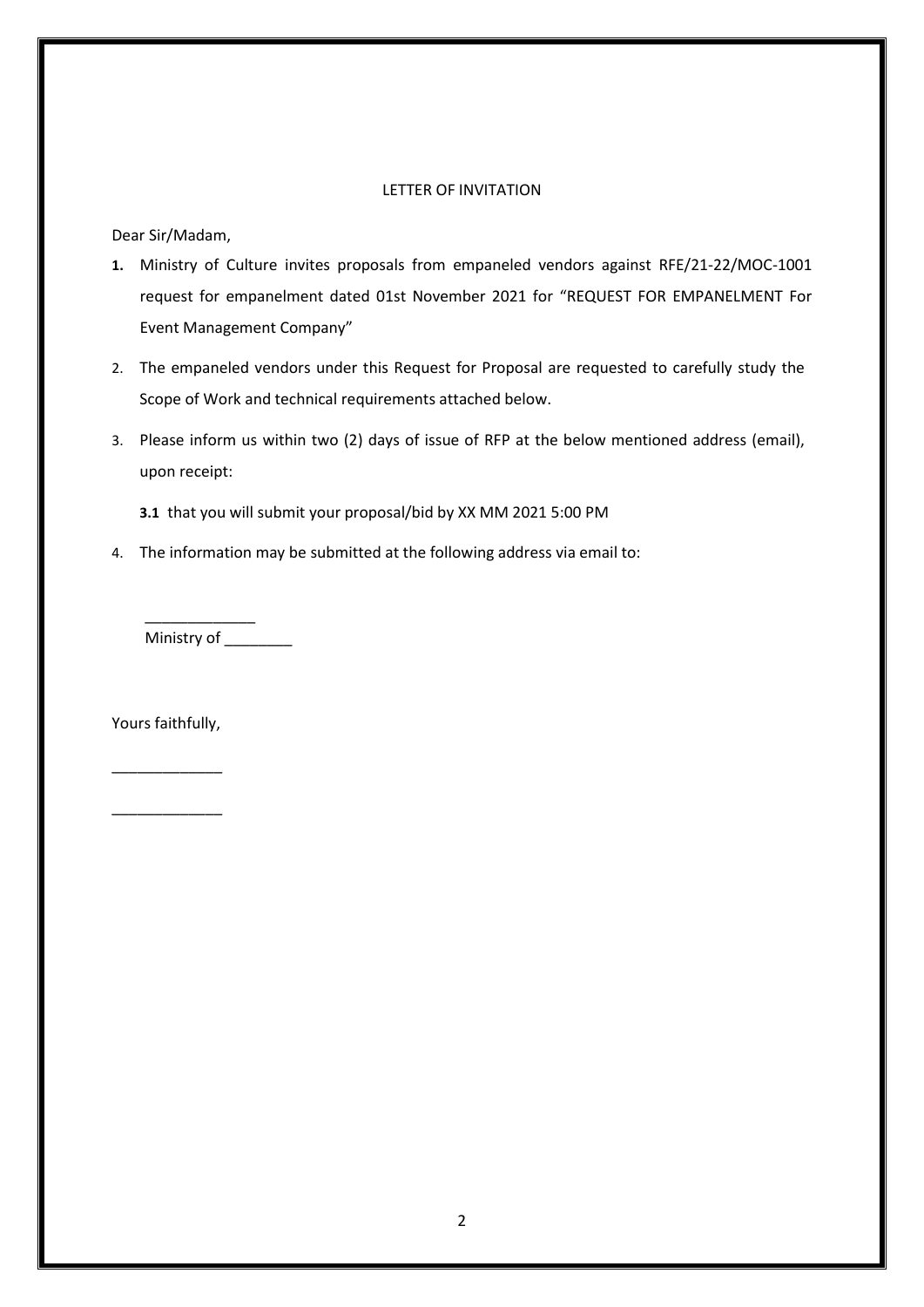#### **INTRODUCTION**

Ministry of \_\_\_\_\_\_\_, Government of India is the ministry charged with preservation and promotion of art and culture of India. The ministry is responsible for promoting art and cultural heritage in India.

### **BACKGROUND**

#### **IMPORTANT DATES:**

\_\_\_\_\_\_\_\_\_\_\_\_\_\_\_\_\_\_\_\_\_\_\_\_\_\_\_\_\_\_\_\_\_\_\_\_\_\_\_\_\_\_\_\_\_\_\_\_\_ \_\_\_\_\_\_\_\_\_\_\_\_\_\_\_\_\_\_\_\_\_\_\_\_\_\_\_\_\_\_\_\_\_\_\_\_\_\_\_\_\_\_\_\_\_\_\_\_\_

| <b>RFP Issue Date</b>                                             | XX MM 2021          |
|-------------------------------------------------------------------|---------------------|
| <b>Last Date for Query Submission</b>                             | XX MM 2021 5:00 PM  |
| <b>Last Date for Bid Submission</b>                               | XX MM 2021 5:00 PM  |
| <b>Technical Bid Opening</b>                                      | XX MM 2021 11:00 AM |
| <b>Technical Solution Presentation &amp;</b><br><b>Evaluation</b> | XX MM 2021 12:00 PM |
| <b>Financial Bid Opening &amp; Evaluation</b>                     | XX MM 2021 11:00 AM |
| <b>Declaration of Results</b>                                     | XX MM 2021          |

#### **Submission and Evaluation of Proposal:**

• The original proposals needs to be submitted via email t[o \\_\\_\\_\\_\\_\\_\\_\\_\\_\\_\\_\\_\\_\\_\\_](mailto:_______________)\_\_\_\_\_ [Cc to \_\_\_\_\_\_\_\_\_\_\_\_\_\_\_\_\_\_\_\_\_] and must be addressed to:

Ministry of \_\_\_\_\_\_\_\_,

\_\_\_\_\_\_\_\_\_

The e-mail must clearly indicate the name of the project "

The Evaluation Committee shall evaluate the Technical & Financial Proposals for bidders based on their presentation and CV cum Interview of candidates proposed for the project.

## **Technical Evaluation Process:**

Ministry of had empaneled several top tier event management firms to provide services for Ministry's and other departments of Government of India. These empanelled agencies are hereby invited to bid based on the Scope of Work, financial bids and evaluation process laid down below.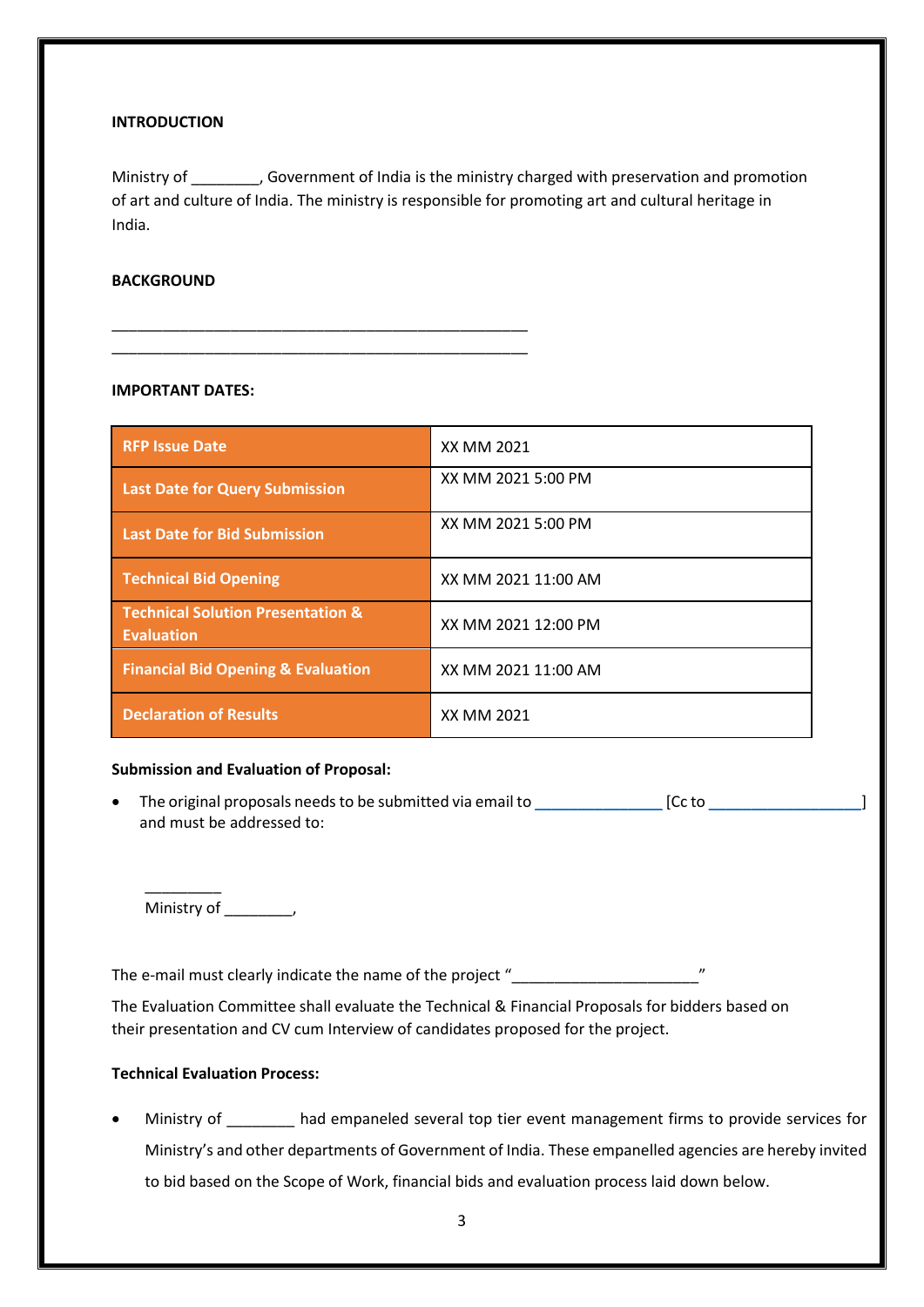- The Empaneled vendors will be requested to send in their presentations and CV of candidates based on which a presentation/interview shall be conducted for the proposed project.
- The Evaluation shall be done out of 100 marks.

| <b>S. No.</b>  | <b>Testing Criteria</b>                                                                                                                                     | <b>Score</b> |
|----------------|-------------------------------------------------------------------------------------------------------------------------------------------------------------|--------------|
| $\mathbf{1}$   | The presentation should include -                                                                                                                           |              |
|                | Bidder's understanding of the current ecosystem and assignment (Basis<br>$\bullet$<br>the current scope of work laid down in the RFP) (15 marks)            |              |
|                | Proposed modus operandi with workflow of team members (15 marks)                                                                                            |              |
|                | Two Case Studies (one each for the two Parts) with the following -                                                                                          |              |
|                | • Approach and methodology used in the projects. (20 marks)                                                                                                 |              |
|                | Bidder's prior experience in similar assignments in projects - Please list<br>$\bullet$<br>projects and role/experience separately for each Part (10 marks) |              |
|                | The aforementioned can be provided separately for the Two Parts/Work<br>Packages of the Scope of Work.                                                      |              |
| $\overline{2}$ | Profile of Candidates proposed to be Deployed -                                                                                                             | 40           |
|                | Experience of team members in similar projects in past (10 marks)                                                                                           |              |
|                | Innovation and adaptability to situation (10 marks)<br>٠                                                                                                    |              |
|                | Knowledge of tools and database management system (10 marks)                                                                                                |              |
|                | Presentation, Body Language and Communication skills (10 marks)                                                                                             |              |

## **Financial Evaluation Process:**

- After the technical evaluation is completed, the qualified bidders shall be informed about the time and location for opening the Financial Proposals. Bidder's attendance at the opening of Financial Proposals is mandatory but it shall be recorded and signed by all present.
- Financial proposals of only those bidders will be evaluated, who secure a minimum of 70% marks in the technical evaluation. The proposal with the lowest total bid value as given in FORM FIN 2 shall be given a financial score of 100 and other proposals given financial scores that are inversely proportional to their total bid value.

## **Combined Evaluation Process:**

## **Combined Evaluation**

- The combined score shall be obtained by weighing the technical and financial scores in the ratio of 70:30 and adding them up. On the basis of combined weighted score for technical and financial, the bidder shall be ranked in terms of total score obtained.
- The proposal obtaining the highest combined score in evaluation will be ranked as H-1 followed by the proposals securing lesser marks as H2, H3, etc. The bidder securing the highest combined marks will be considered for award of the contract.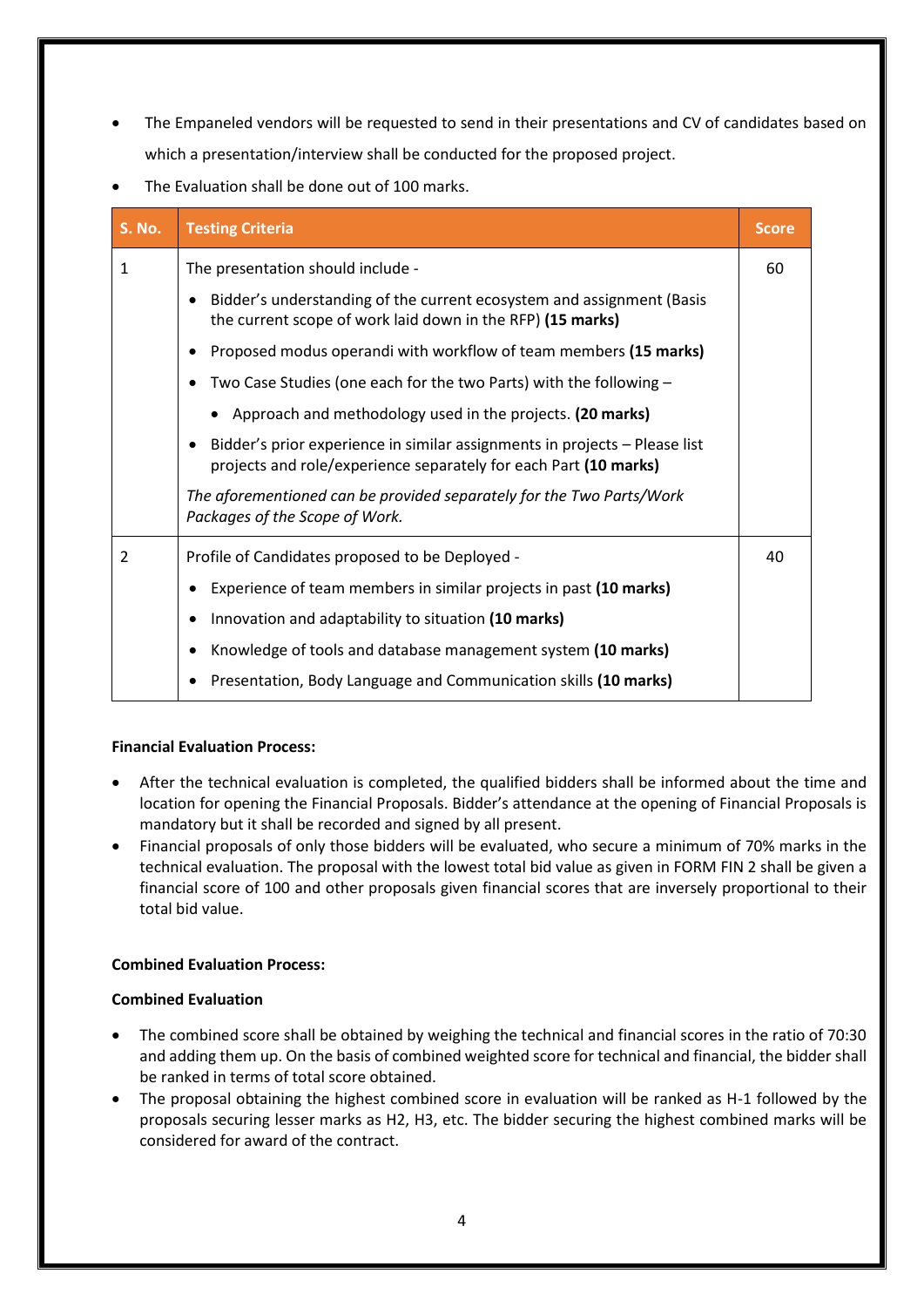#### **Example:**

As an example, the following procedure will be followed. The minimum qualifying marks for technical qualifications are 70 and the weightage of the technical bids and financial bids is kept as 70:30. Assuming that in response to the RFP, 3 proposals, A, B & C are received. The technical evaluation committee awards them 75, 80, and 90 marks respectively. The minimum qualifying marks are 70. All the 3 proposals are, therefore, found technically suitable and their financial proposals will be opened after notifying the date and time of bid opening to the successful participants. Assuming that the evaluation committee examines the financial proposals and the quoted total bid values are as under:

Proposal Total Bid Value

A : Rs.120

B : Rs.100

C : Rs.110

Using the formula LTBV / TBV, where LTBV stands for Lowest Total Bid Value and TBV stands for Total Bid Value, the committee will give them the following points for financial proposals:

A : 100 / 120 = 83 points

B : 100 / 100 = 100 points

 $C: 100 / 110 = 91$  points

In the combined evaluation, thereafter, the evaluation committee will calculate the combined technical and financial score as under:

Proposal A : 75x0.70 + 83x0.30 = 77.4 points.

Proposal B : 80x0.70 + 100x0.30 = 86 points

Proposal C : 90x0.70 + 91x0.30 = 90.3 points.

The three proposals in the combined technical and financial evaluation will be ranked as under:

Proposal A: 77.4 points: H3

Proposal B: 86 points: H2

Proposal C: 90.3 points: H1

Proposal C at the total bid value of Rs.110 will, therefore, declared as winner and recommended for approval, to the competent authority.

In the event of a tie in the final scores, the agency having the lower financial quote amongst the two would be given preference.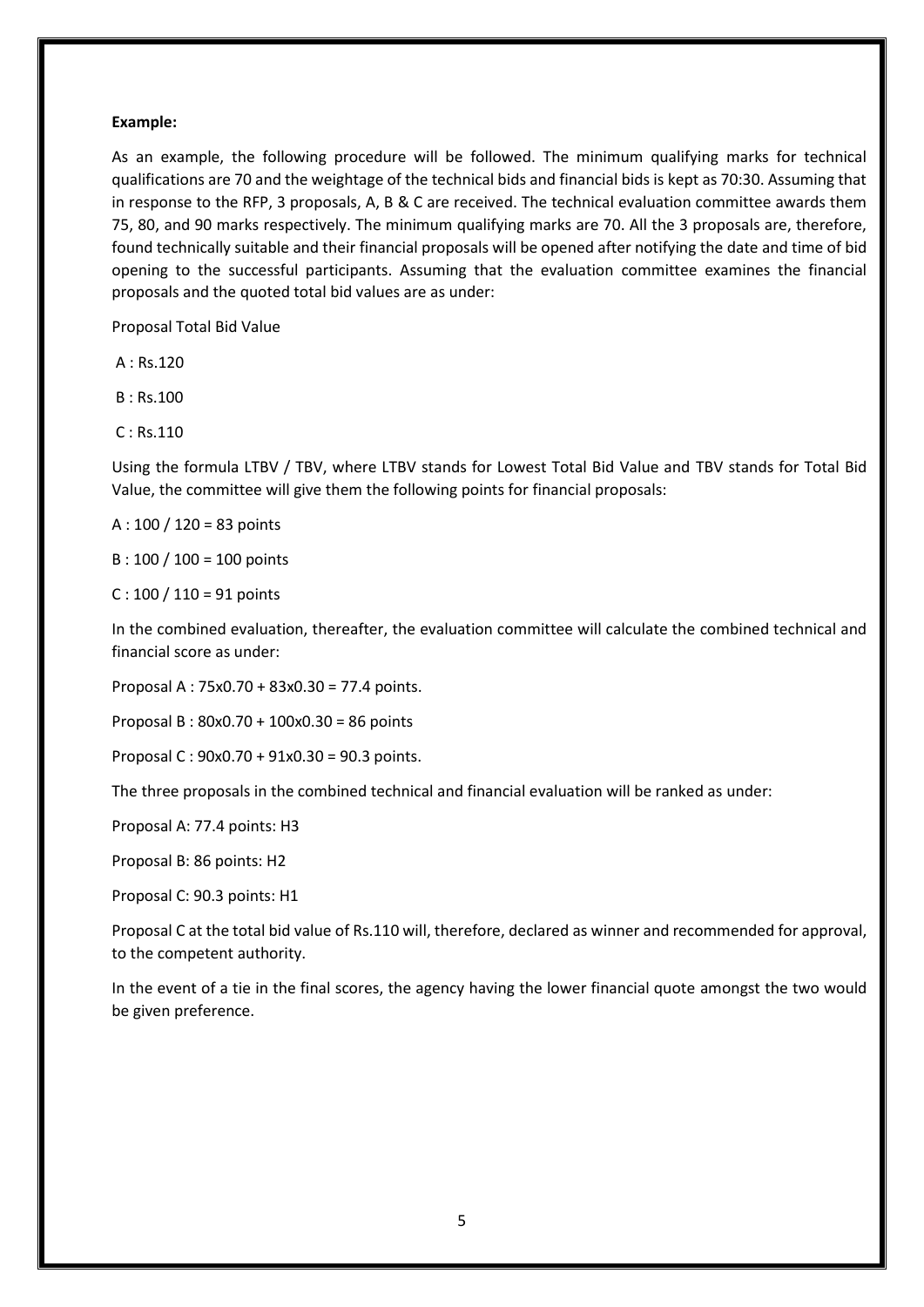## **Form Fin 1: Financial Proposal Submission Form**

[*Location, Date*]

To: Ministry of \_\_\_\_\_\_\_\_,

Dear Sir

We, the undersigned, offer to provide the Assignment/job for [Event Management Agency \_ in accordance with your Request for Proposal dated [XX-MM-202X] and our Technical Proposal. Our attached Financial Proposals (in one sealed envelope) is for the sum of [Insert amount(s) in words and figures]. This amount is inclusive of all taxes. We hereby confirm that the financial proposals are unconditional, and we acknowledge that any condition attached to financial proposal shall result in rejection of our financial proposals.

Our Financial Proposals shall be binding upon us up to expiration of the validity period of the Proposal, i.e., till XX-MM-202X.

We understand that you are not bound to accept any Proposal you receive.

Yours sincerely,

Authorized Signature [In full and initials]:

Name and Title of Signatory:

Name of Agency:

Address: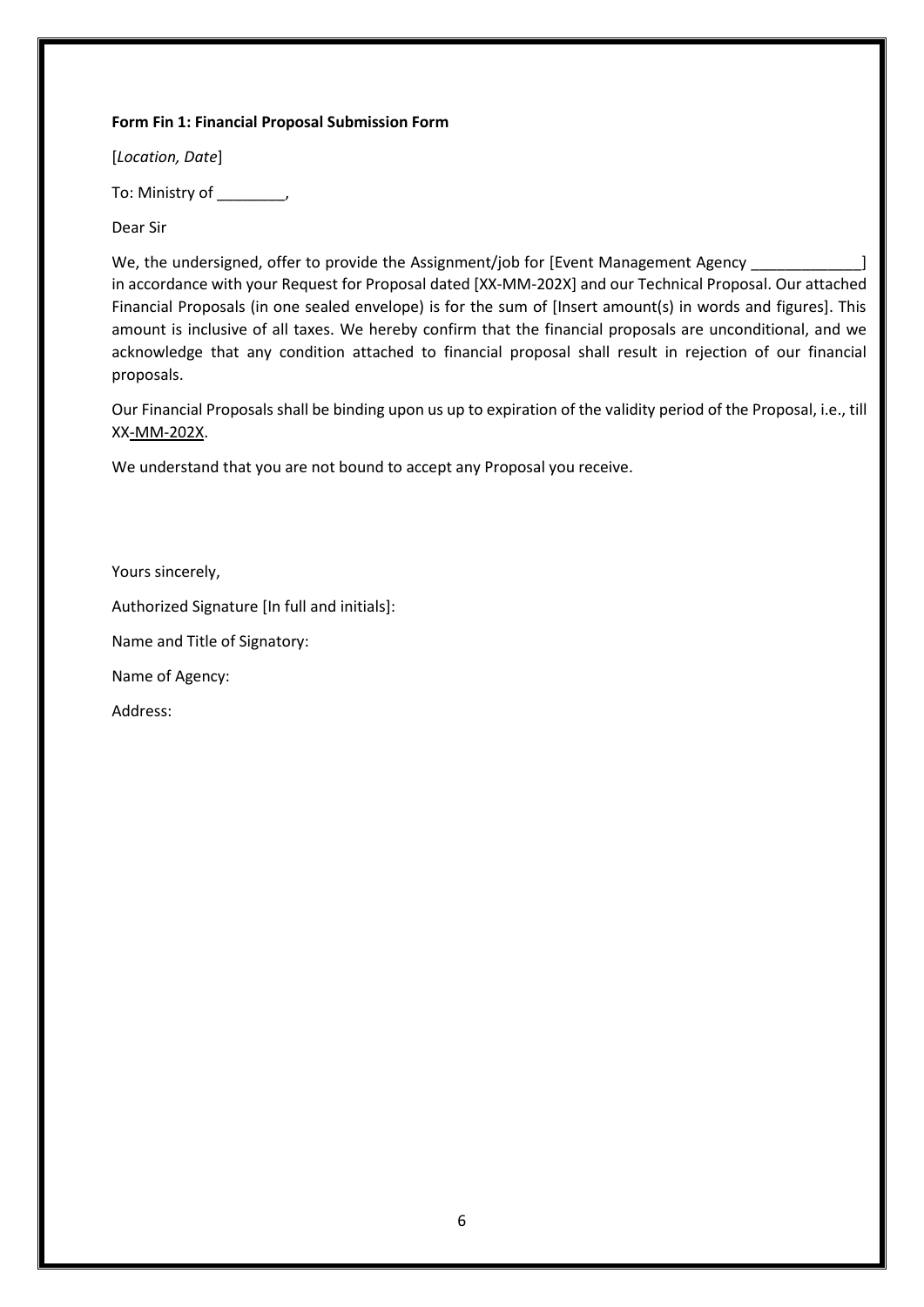## **Form Fin 2: Lump sum Cost as per TOR of Section 5**

### BID PROPOSAL SHEETS

Name of the work: Selection of Agency for Event Management Agency \_

Quotes submitted provide complete solutions to **Error! Reference source not found.**, Ministry of \_\_\_\_\_\_\_\_ is the Nodal Ministry of Government of India responsible for the promotion of culture in India., are in accordance with the scope of work and terms & conditions mentioned under Scope of Services of this RFP.

| S.No                                    | Scope of Work | <b>INR</b> |
|-----------------------------------------|---------------|------------|
|                                         |               |            |
| $\mathcal{P}$                           |               |            |
| 3                                       |               |            |
| Total Bid Value (Exclusive of al taxes) |               |            |
| GST@                                    |               |            |
| Total Bid Value (Inclusive of al taxes) |               |            |

(*The amount should be inclusive of all Taxes and for the entire scope of services*)

## *Note*:

- 1. The prices stated in the Contract shall be deemed to include all amounts payable for the use of patents, copyrights, registered charges, trademarks and payments for any other intellectual property rights.
- 2. For the purpose of evaluation for Selection of Bidder, the total cost inclusive of taxes of all the above will be considered.
- 3. No out-of-pocket expenses shall be paid separately unless prior approval for the same has been received from Ministry of representative in writing.
- 4. Bidder must submit their financial bid for the total scope of work.
- 5. The lumpsum rates provided hereunder shall remain the same for the entire duration of the contract.

Signature of the Authorized Signatory

Place: Name: Name: Name: Name: Name: Name: Name: Name: Name: Name: Name: Name: Name: Name: Name: Name: Name: Name:  $\mathbb{N}$ 

Date: Date: Designation:

Name & Address of the Bidder: